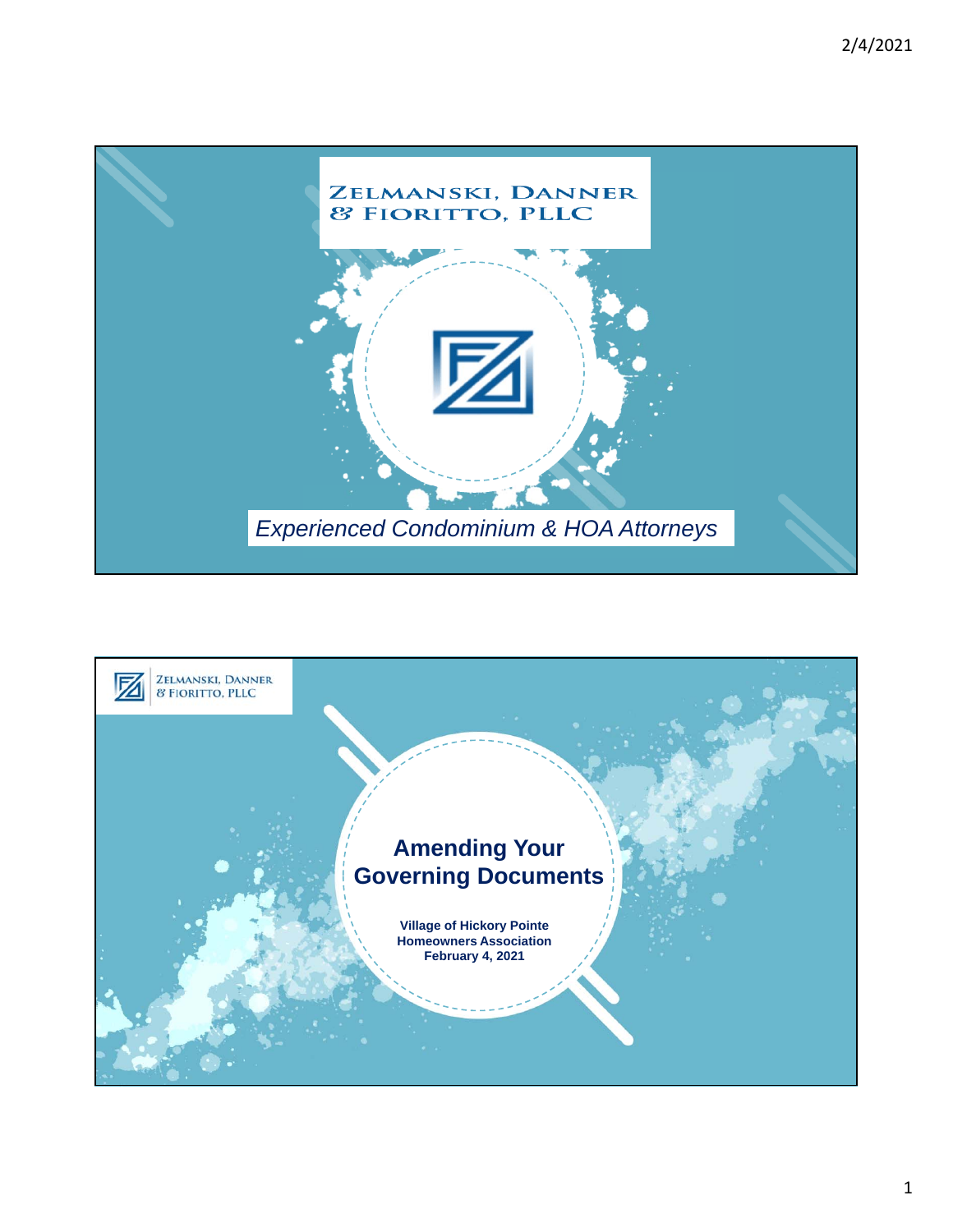

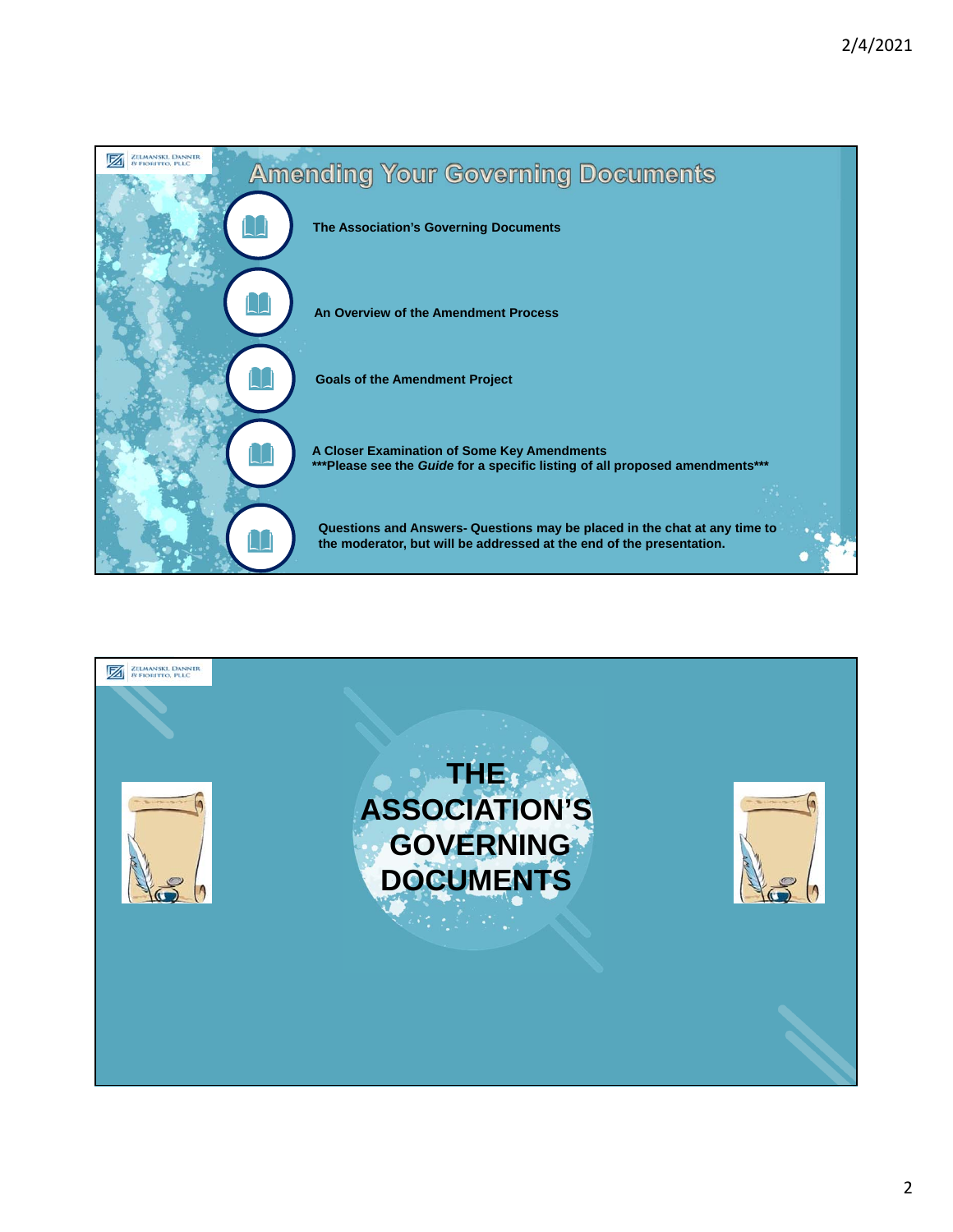

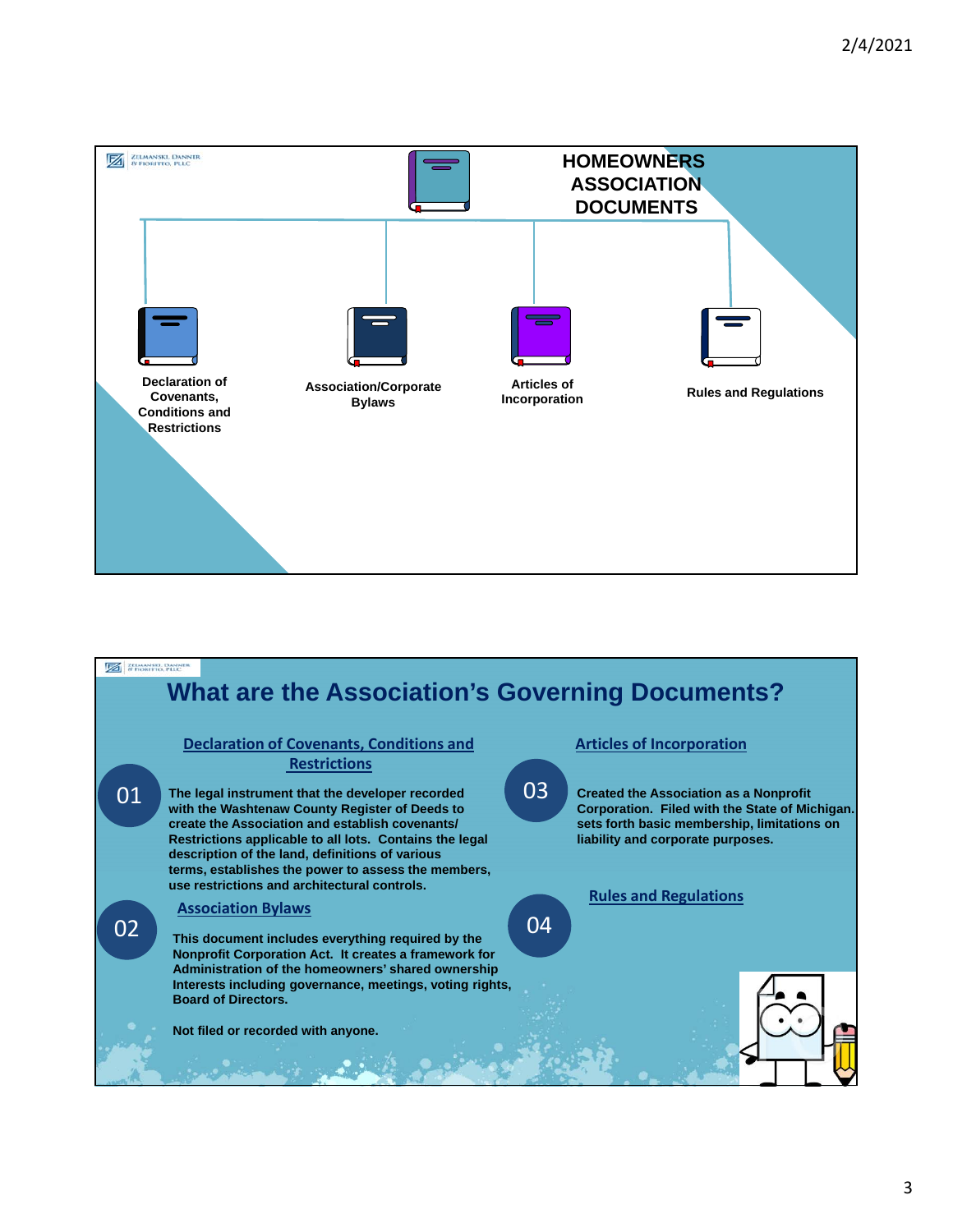

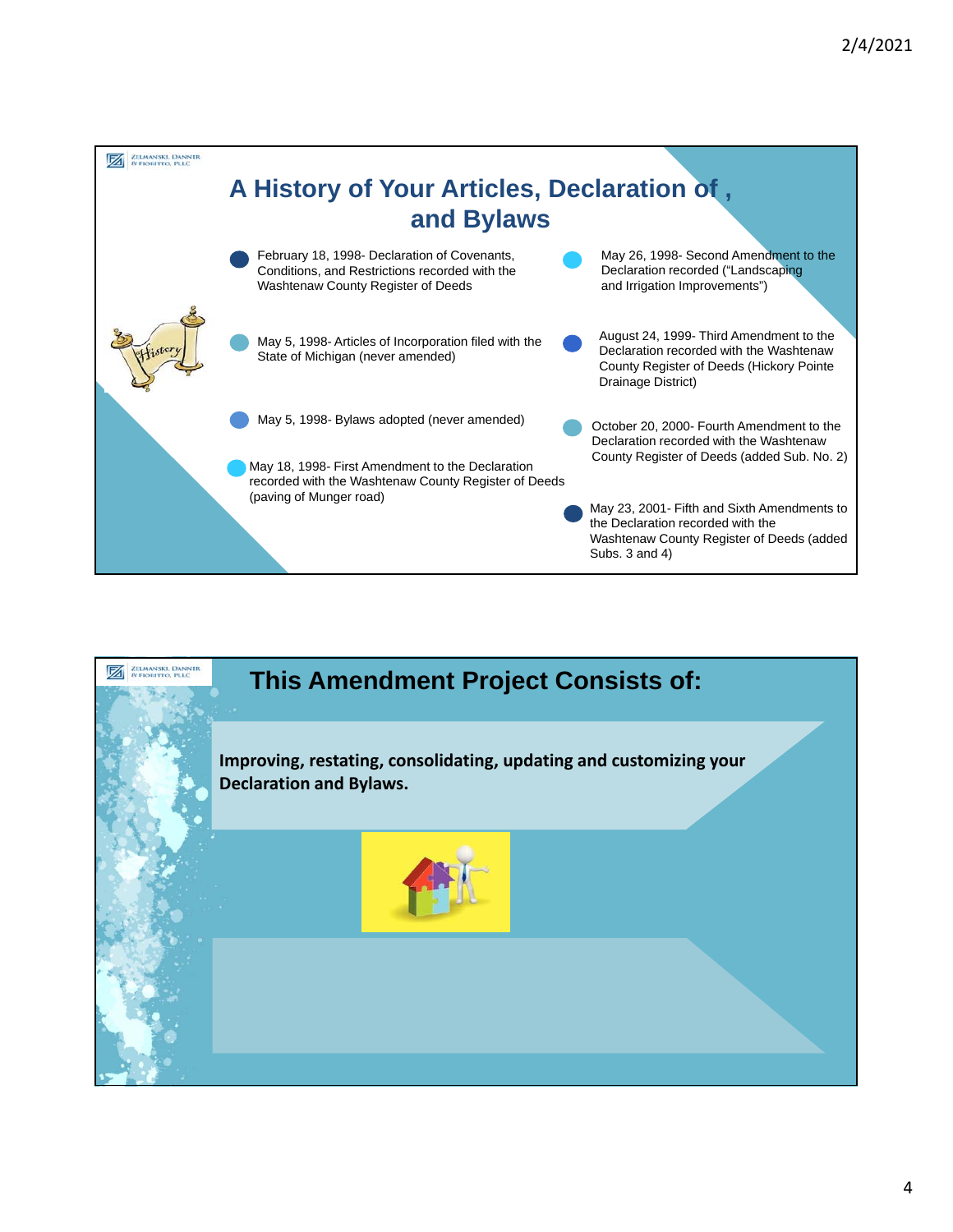

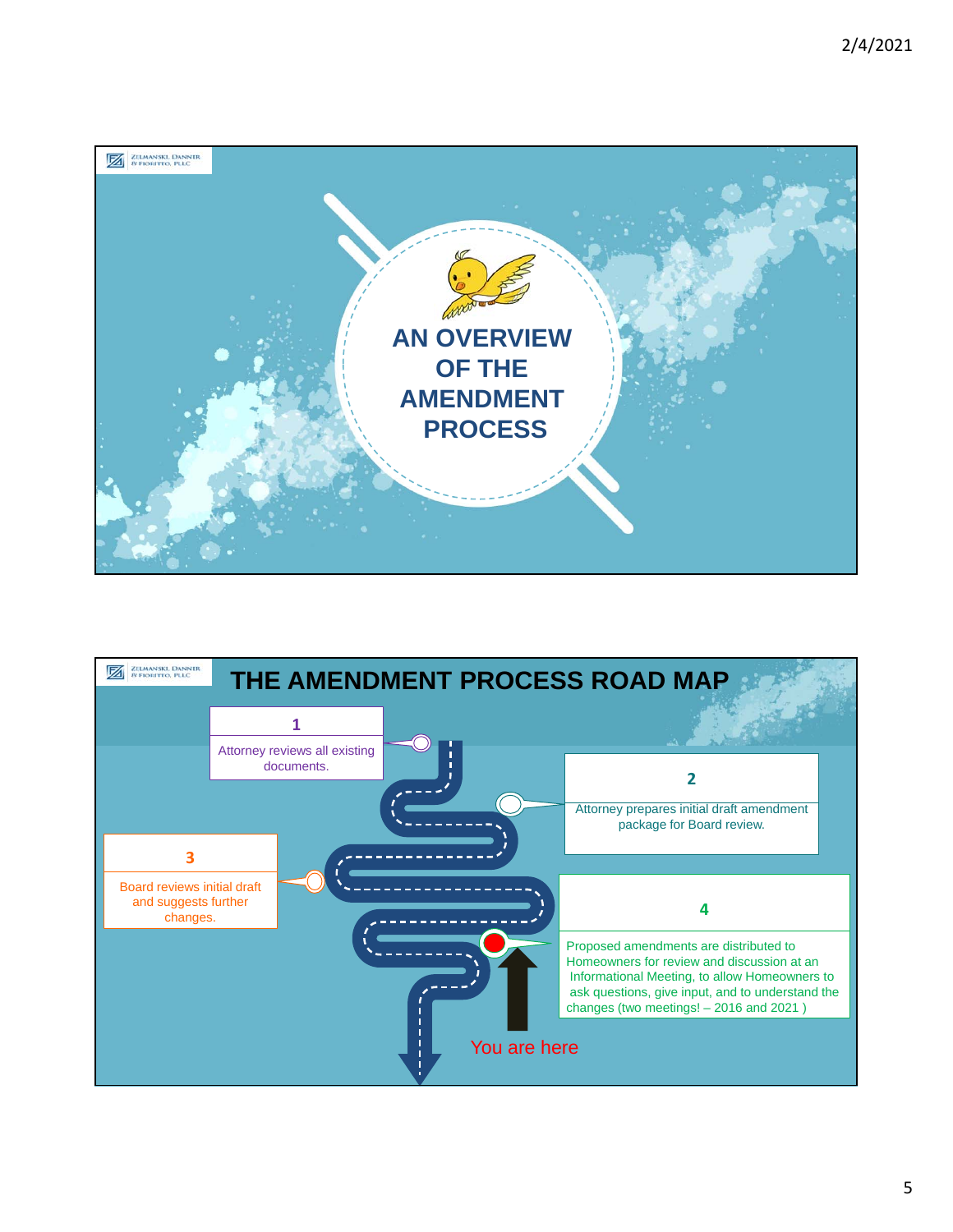

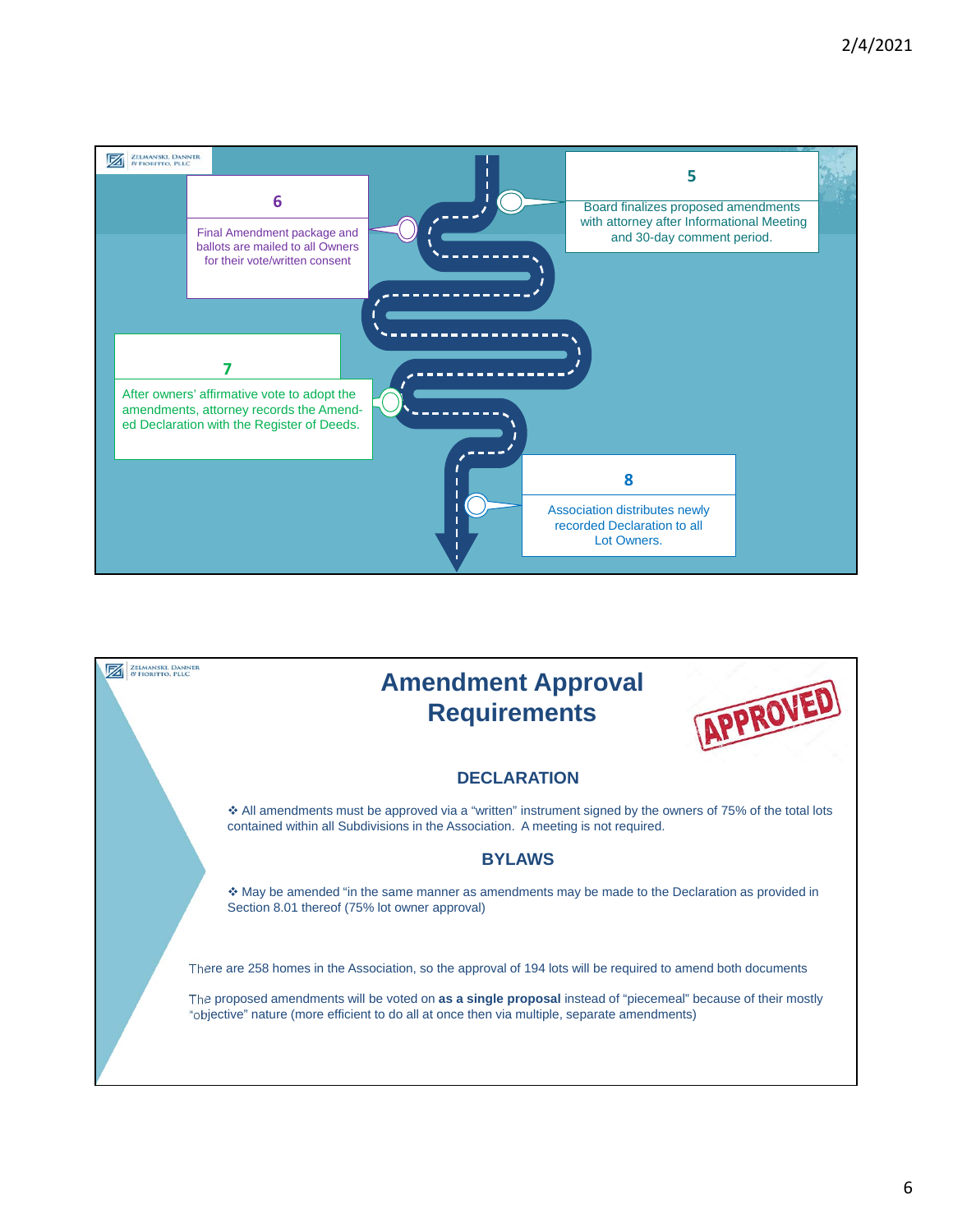

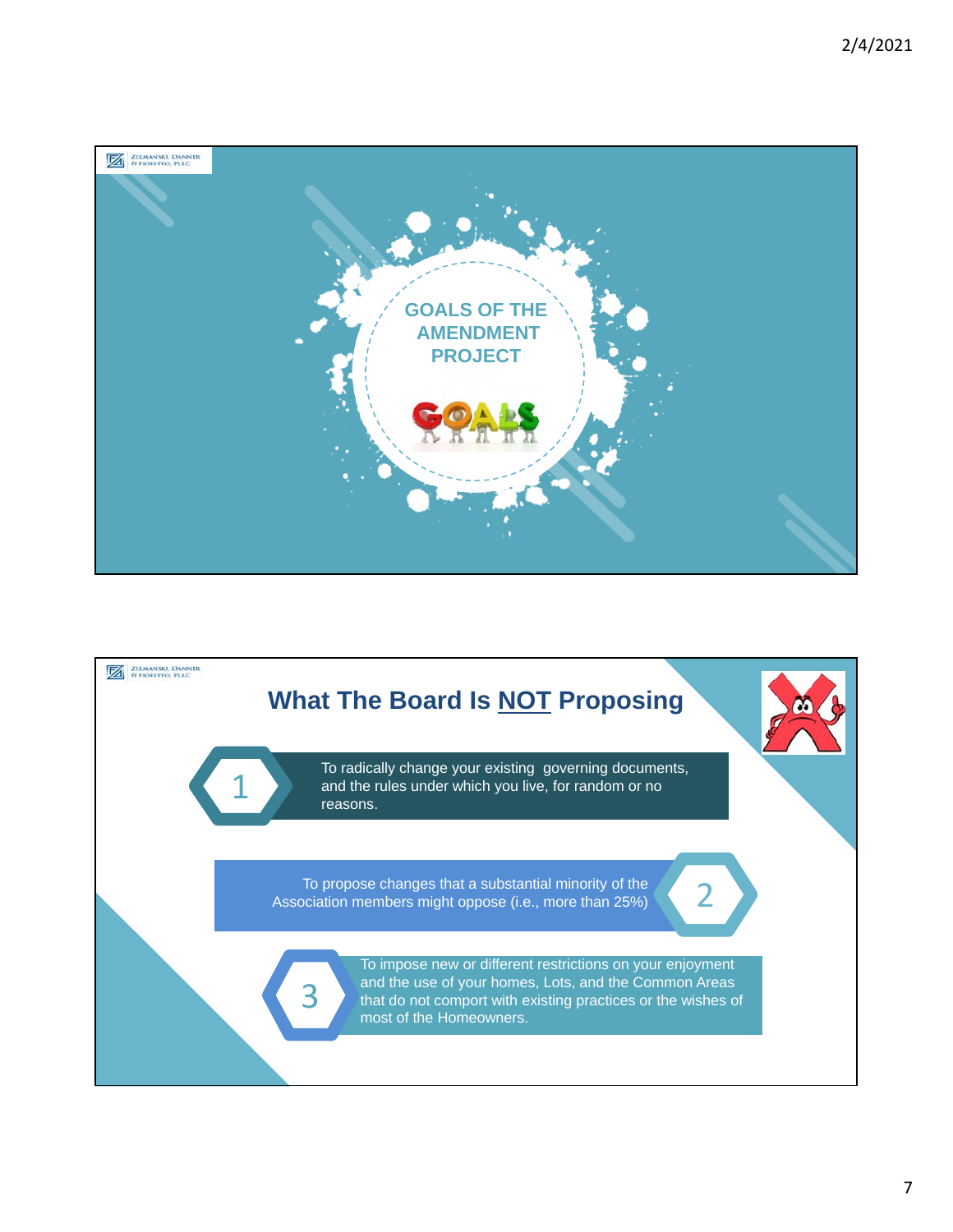

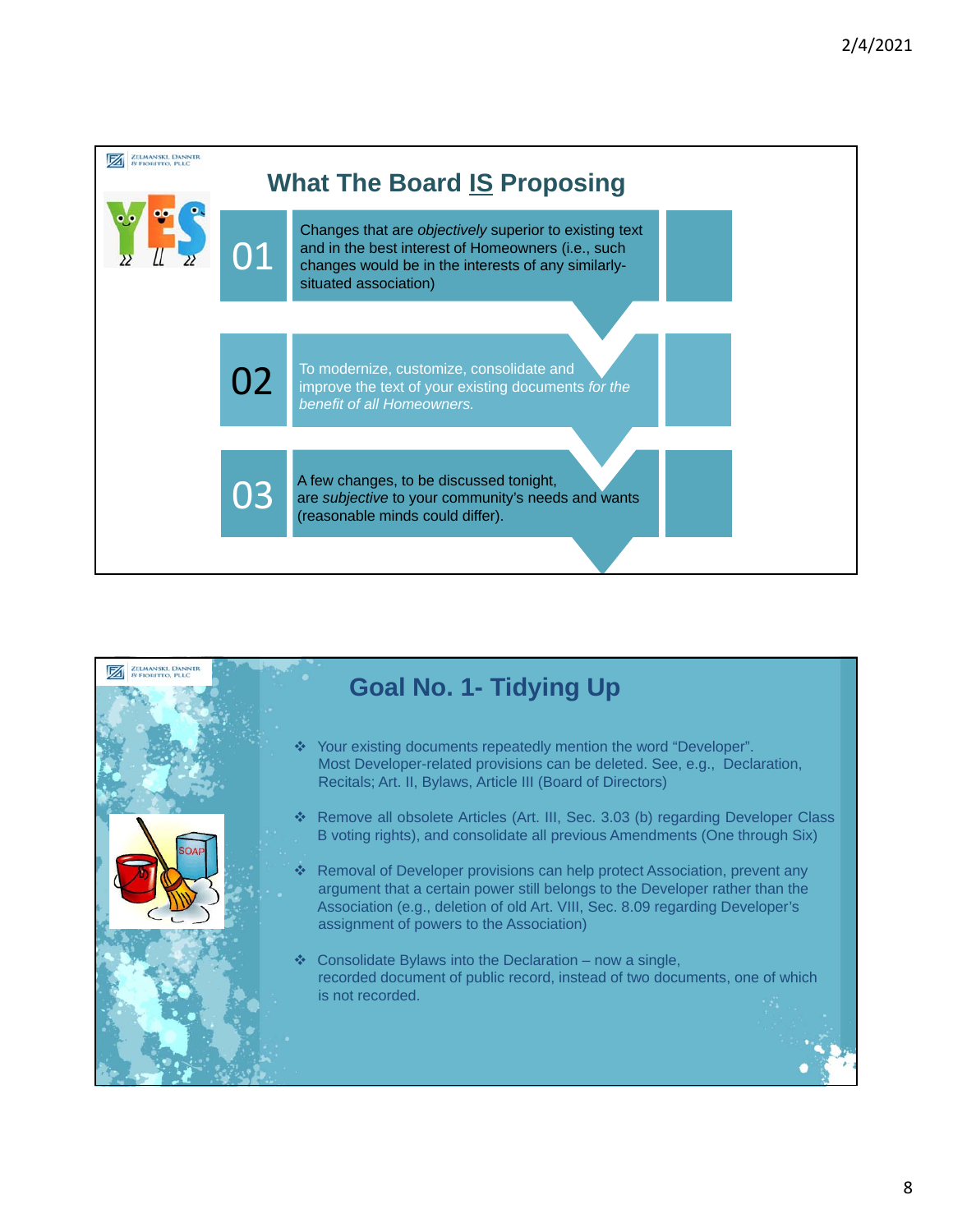

**ZELMANSKI, DANNER** 

## **Goal No. 2: Improving the DNA of Your HOA**

- $\triangleright$  Improvements and upgrades based on functionality and our experience as Community Association Lawyers (what is standard for modern HOAs AND what works better)
- $\triangleright$  There are some provisions that *every* Association's governing documents should have, changes that would make your documents objectively superior to their current state.
- $\triangleright$  Remember our Goal: to propose amendments that nearly the entire community would support (or at least 75% of Lot Owners).
- $\triangleright$  Attorney's role is to suggest where such changes can be implemented (Board's/Membership's role is to help customize).
- Working with hundreds of Associations over many years informs us of what a "good" set of Association documents should look like (quality of HOA documents varies greatly).

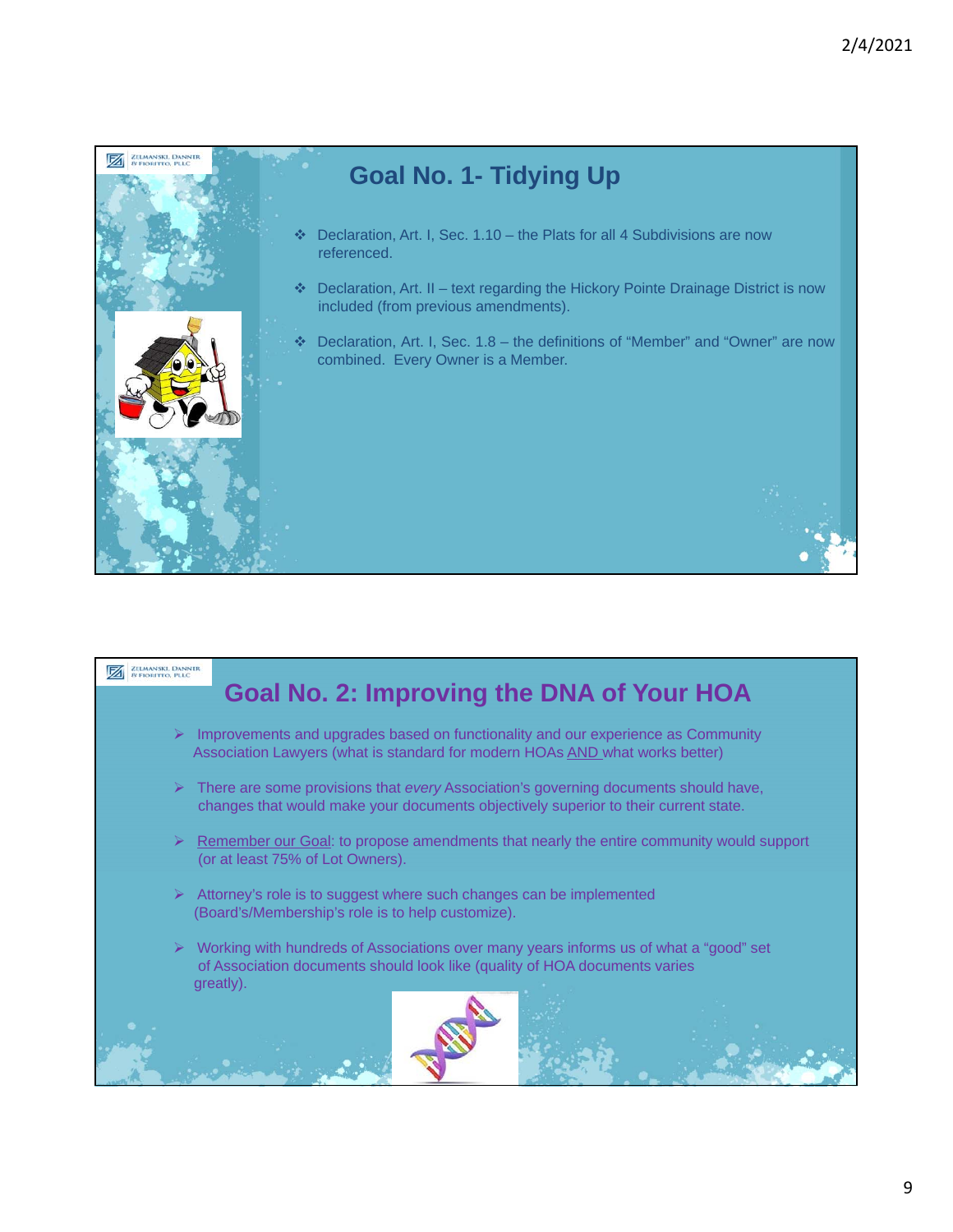

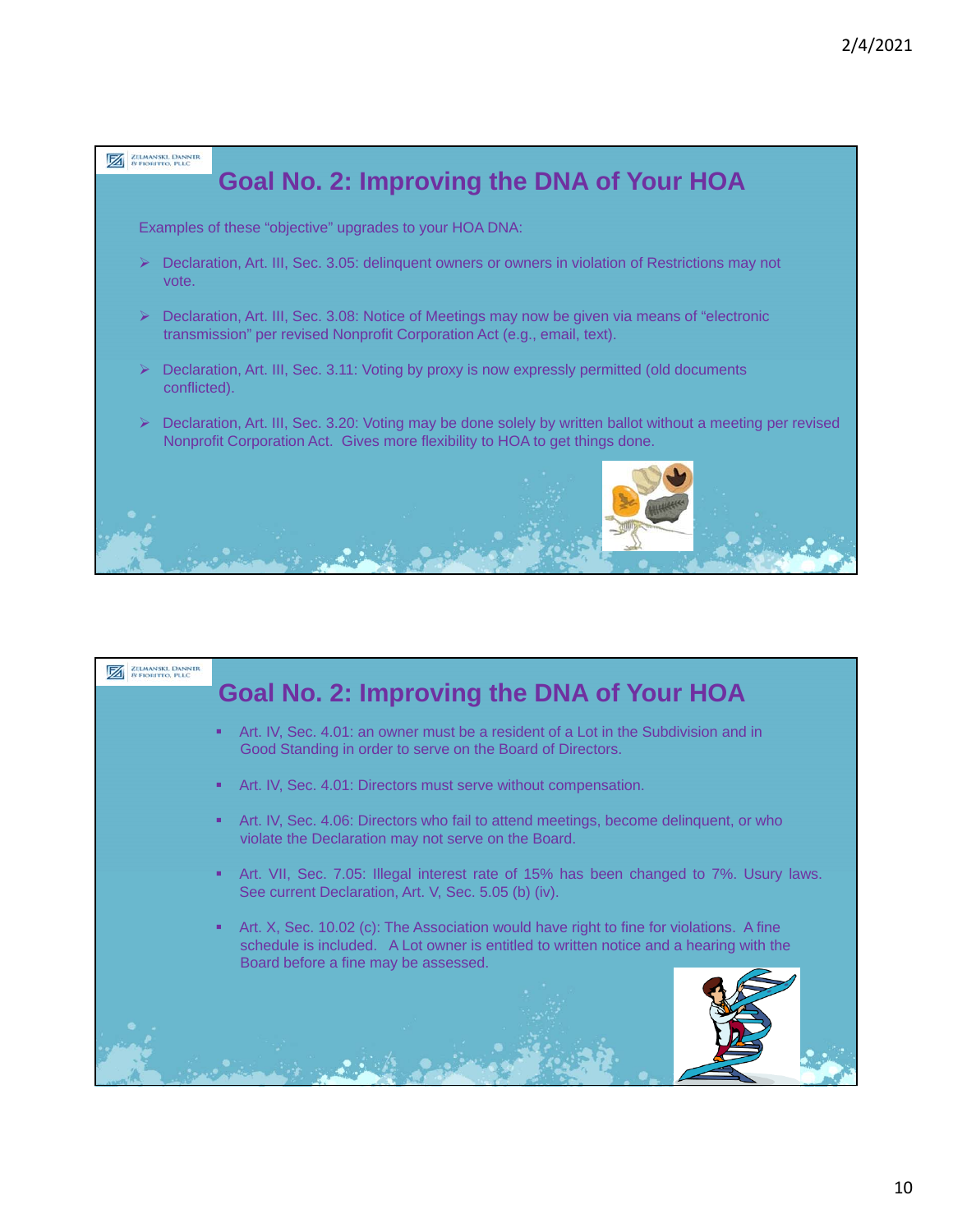

# **Goal No. 3: Leaving the Wild West Behind: ZELMANSKI, DANNER Updating Your Documents to Comply with Modern Laws** • "Virtual" Association Meetings - allows Association members to participate in membership meetings via means of remote communication. Art. III, Sec. 3.19. This Section allows Owners to participate in a meeting by means of remote communication as long as (i) the Board adopts a resolution authorizing it, OR (ii) the Owners of at least 10% of all Lots in the Subdivision request that they be able to attend by means of remote communication. • F.C.C. "OTARD" Rules- Per federal law, the Association/Board cannot prohibit owners from placing satellite dishes/antennas in certain areas under their exclusive ownership or control if such placement is required to obtain an acceptable quality signal. See Declaration, Art. VIII, Sec. 8.24.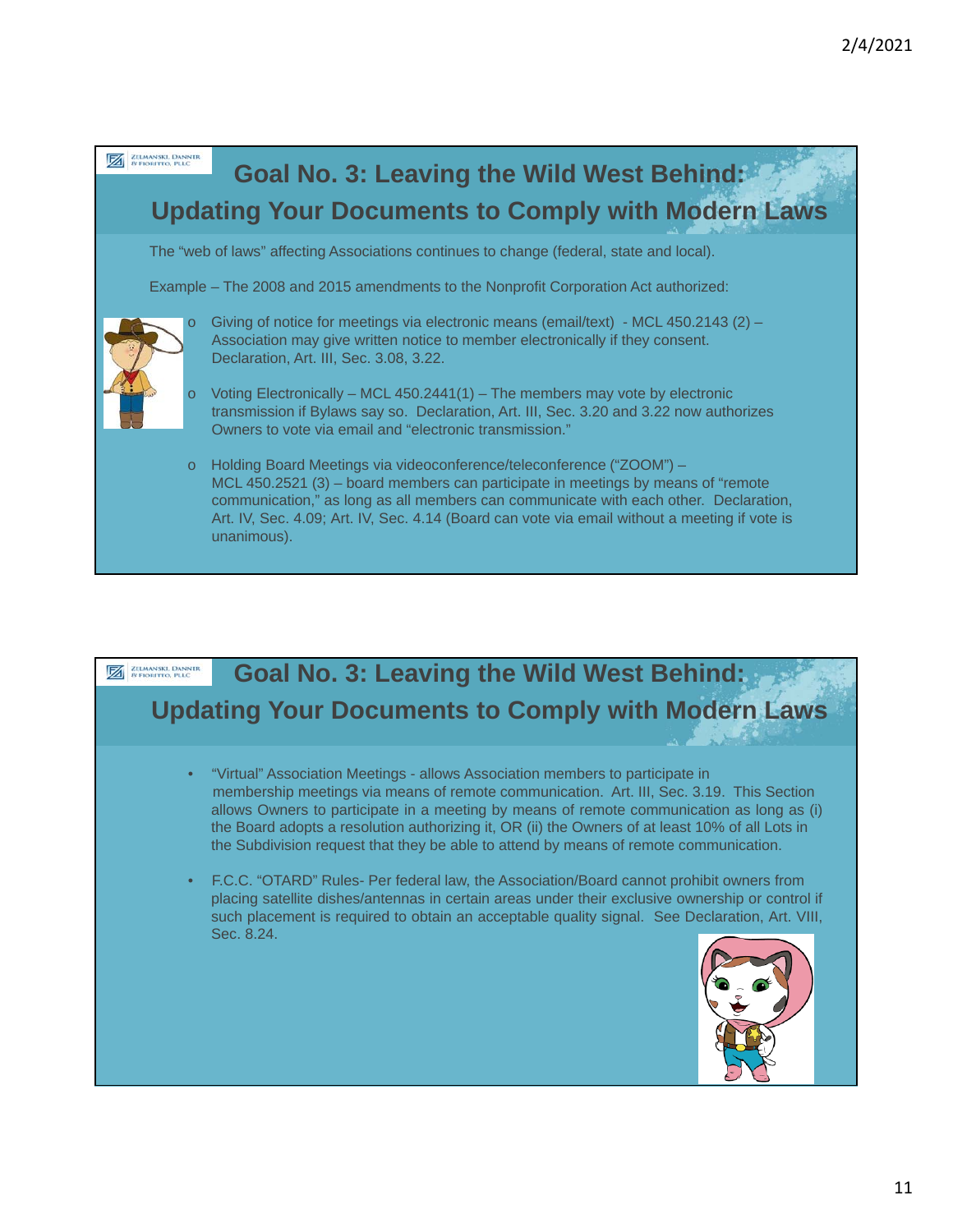**ZELMANSKI, DANNER** 

### **Goal No. 4: Improved Marketability- Putting Your Best Foot Forward As A Homeowners Association**



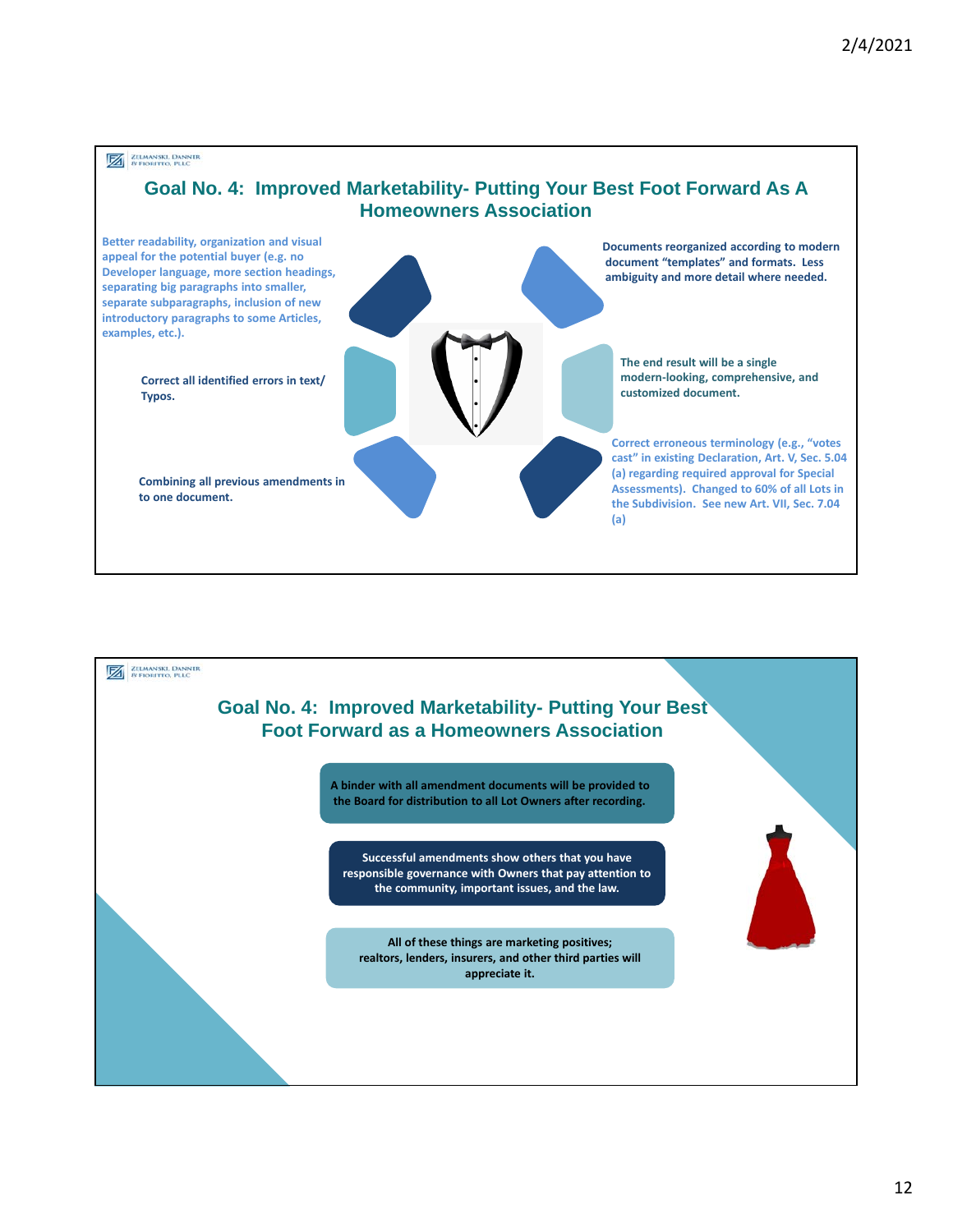#### **ZELMANSKI, DANNER**

## **Goal No. 5: Rounding up the Outlaws: Removing Illegal Provisions from the Association's Documents**

- **Remove and/or correct all illegal (or potentially Illegal) provisions.**
- **Example Removal of illegal 15% interest rate.**
- **Beware of Remington Steele, the Notorious Outlaw Cat!**



#### **ZELMANSKI, DANNER**

#### **Goal No. 6: Customize Your Documents- Finding the foot for your HOA's glass slipper**

 **This is your opportunity to "fine-tune" your governing documents so that they fully match your Association's unique practices, desires, and needs.**

 **Although the "objective" amendments would benefit every HOA, every HOA is also** *unique* **in some ways.**

 **If existing practices are undesirable, this is your opportunity to change such practices (these are more** *subjective* **to the needs and desires of your particular community). Or to change the documents to match your existing practices.**

 **Most developer-drafted documents are extremely "cookie cutter" and are not necessarily drafted with your Association's best interests (or future Homeowners' interests or desires) in mind.**

 **All in all, these types of proposed (subjective) changes are in the clear minority in this project (mostly in Article VIII). Our main goal is to improve the documents for all co-owners, not to re-write them to fit the desires of a few.**

**This is where the Board and YOU come in . . .**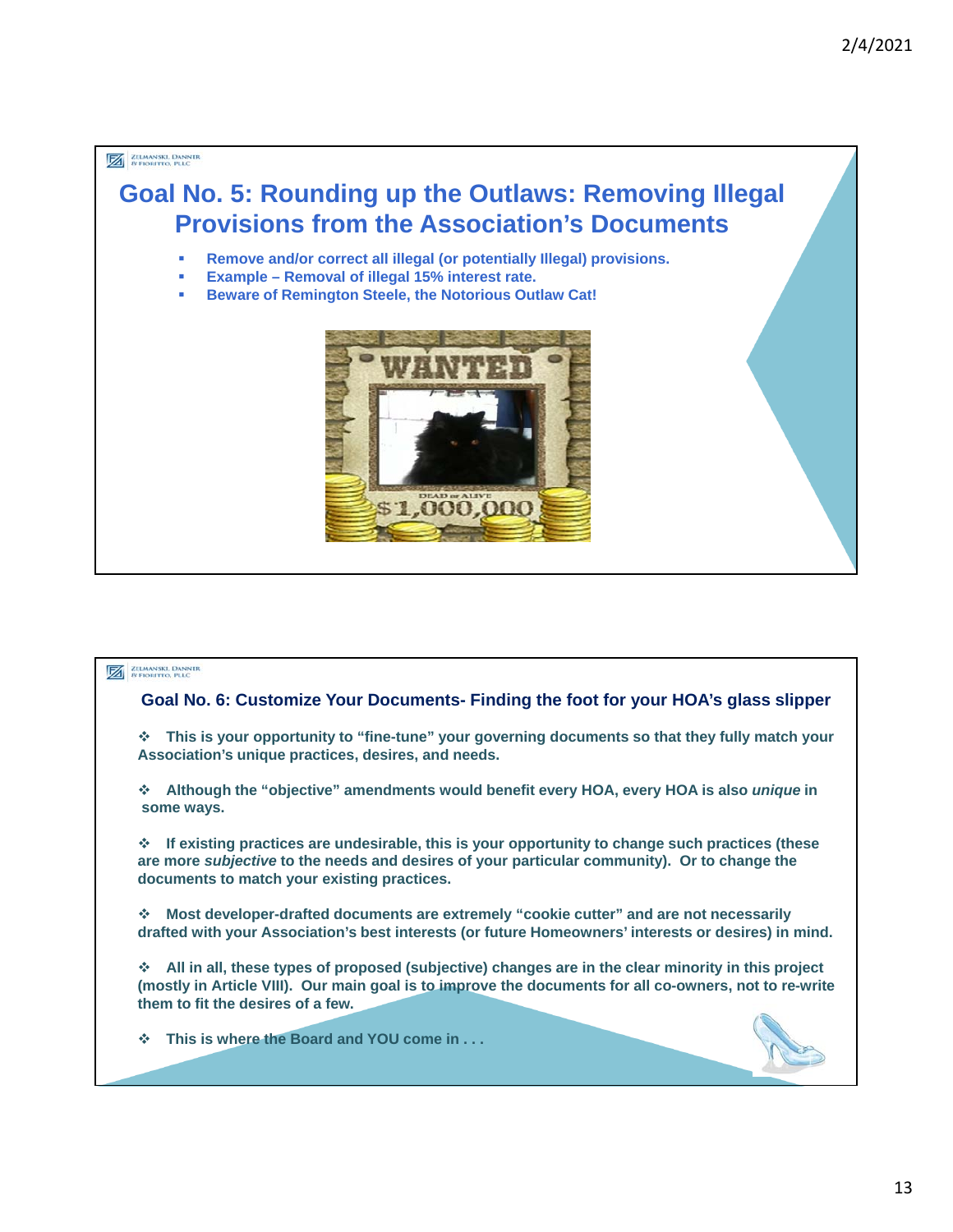

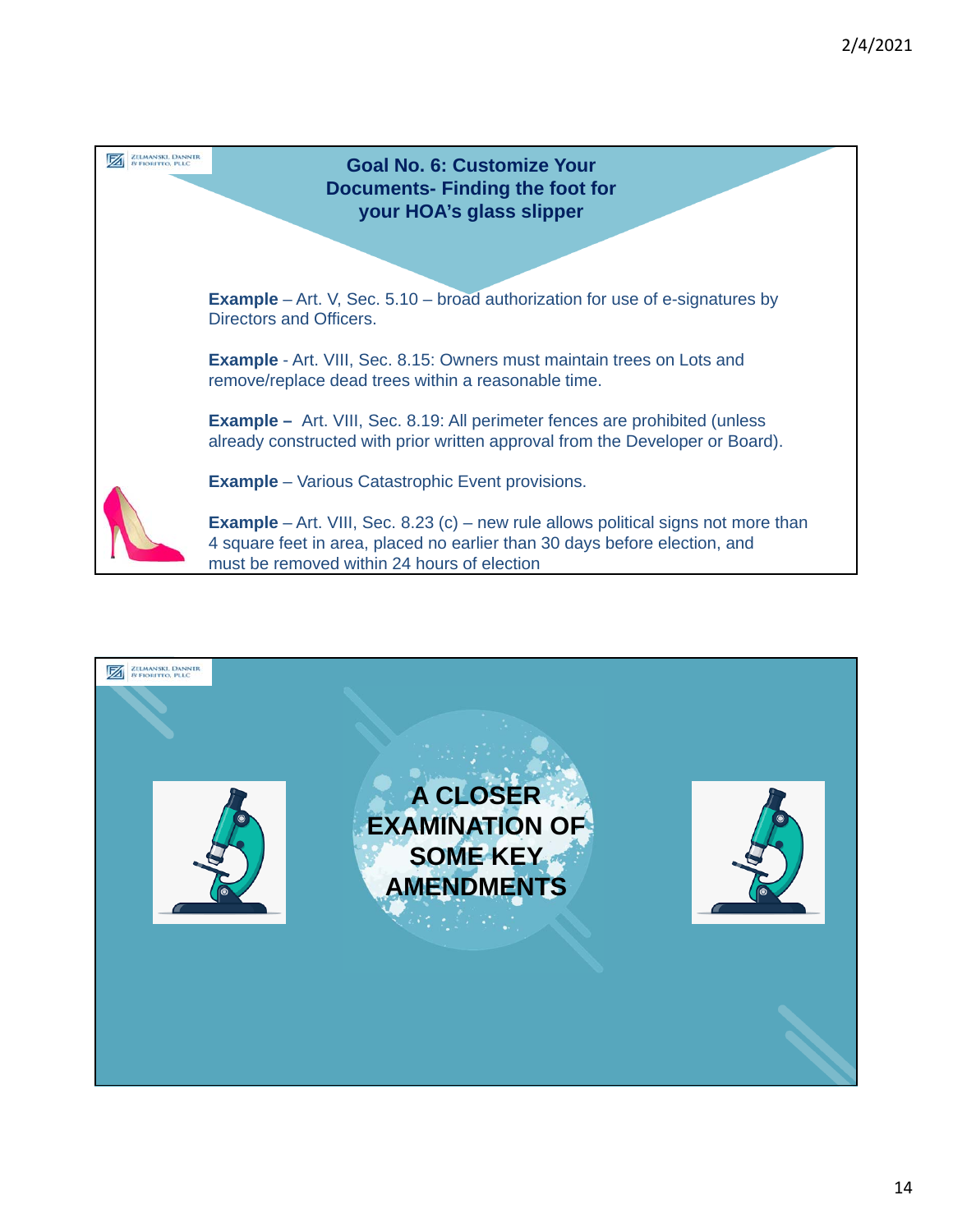

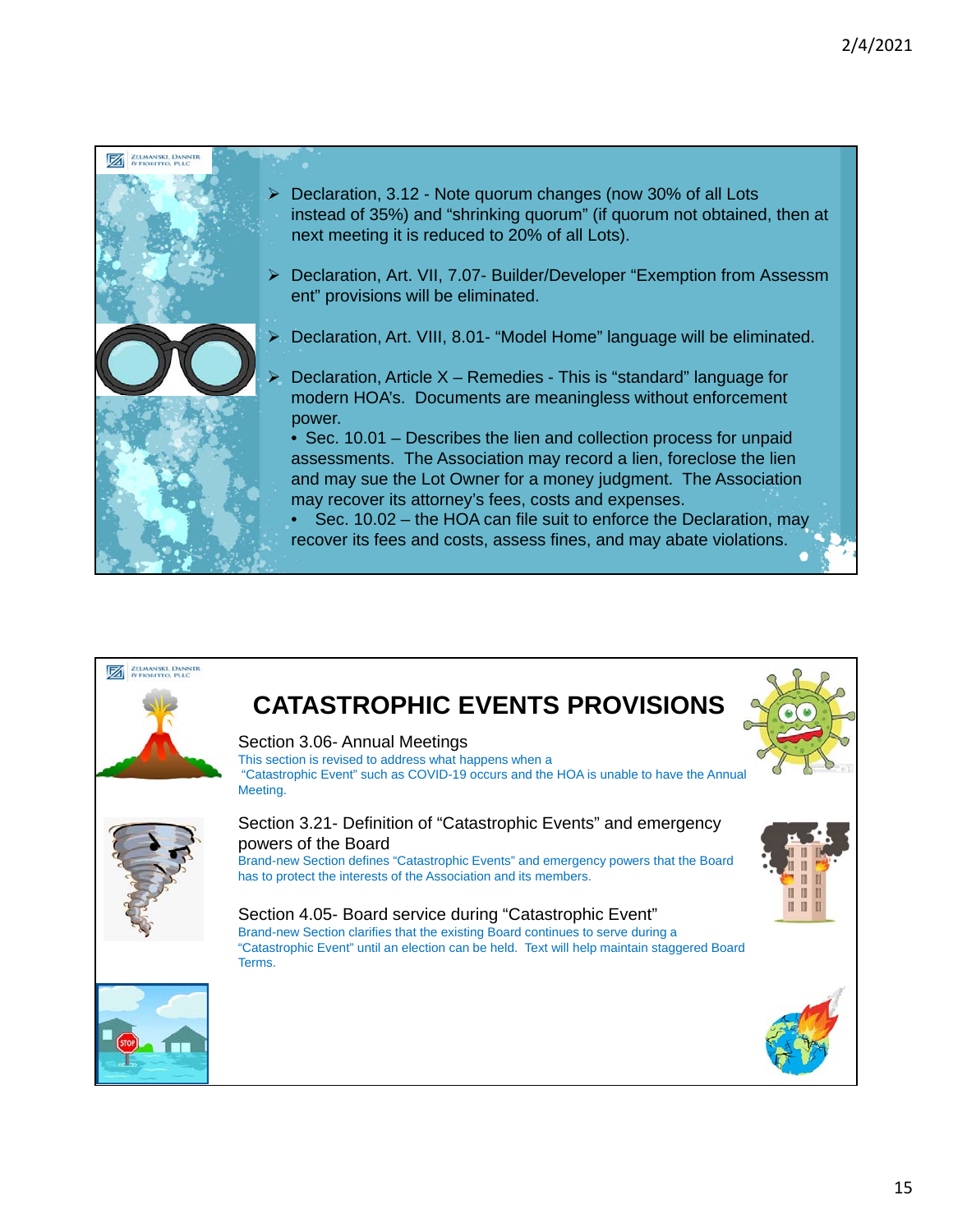

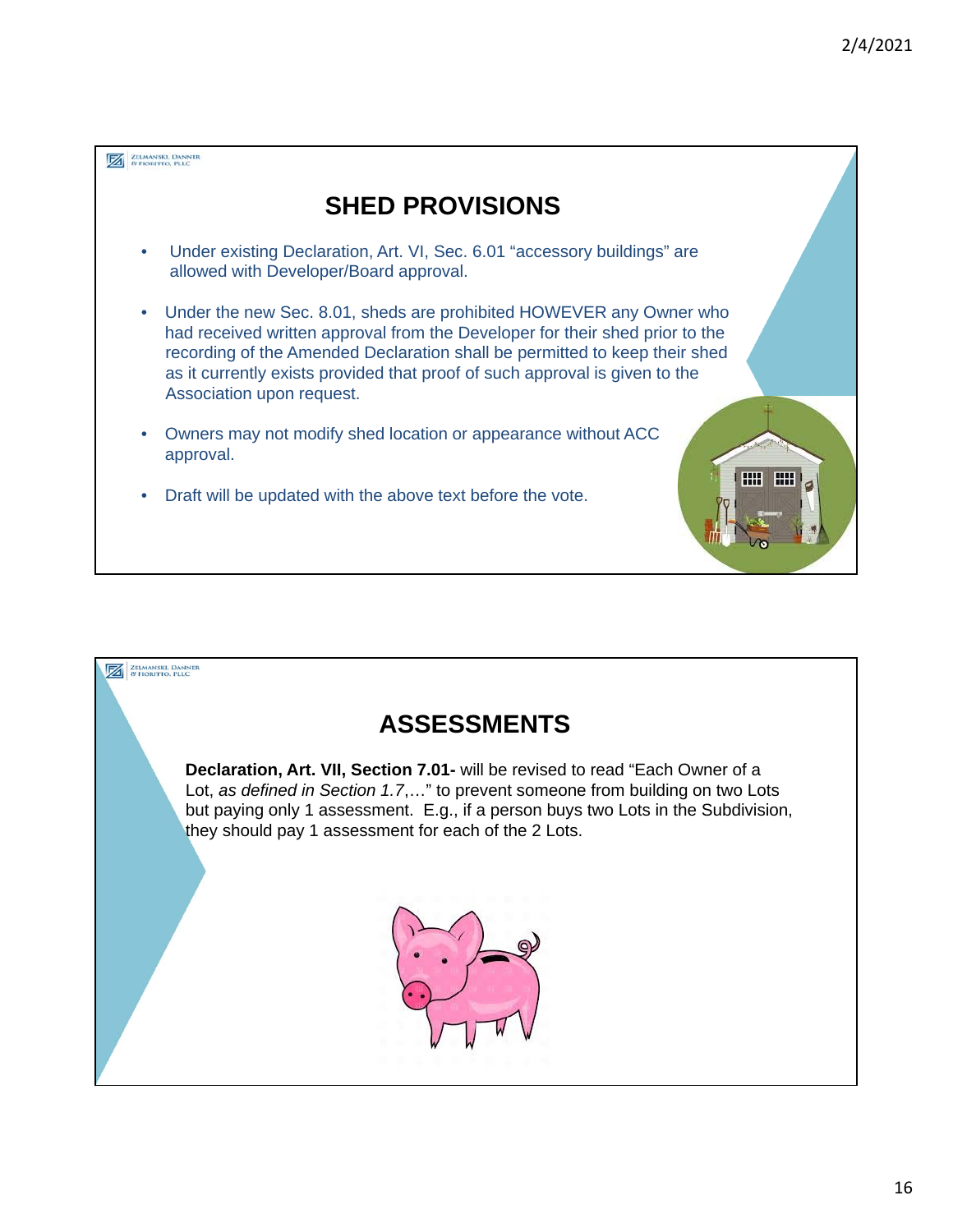